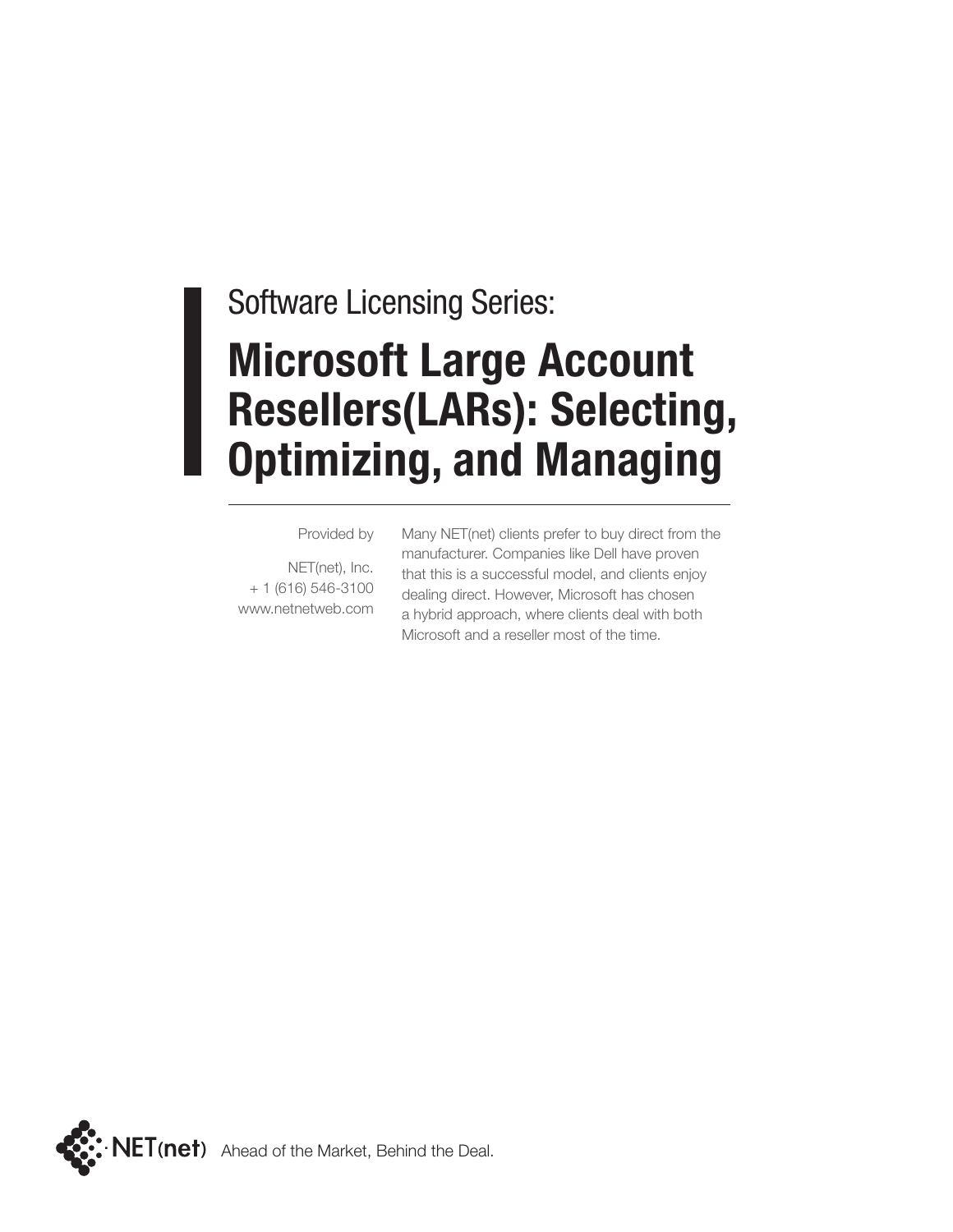# **What is a LAR?**

"

There are different types of resellers in the Microsoft's world. There are Original Equipment Manufacturers (OEMs); these companies build PCs and pre-install Windows and/or Office via Microsoft's complex OEM licensing terms. Examples include Dell, HP, IBM, Gateway, and your local "white-box" PC manufacturers.

Partners are Microsoft-authorized companies that have to meet specific requirements for training and expertise in Microsoft products. Their business models tend to focus on service or solutions, with the ability to generate supplemental complementary income by reselling licenses. These are VARs and consulting/service firms who may also sell software licenses.

Microsoft Software Advisors are simply companies that are eligible to resell Open licenses. This program is open to almost any reseller company, creating a plethora of sources for Open licenses. Large Account Resellers (LARs) are authorized to sell Select Agreements, and Enterprise Software Advisors (ESAs) are authorized to act as advisors (agents) for Enterprise Agreements and Enterprise Subscription Agreements. Most LARs are also ESAs. There are relatively few LAR/ESAs authorized by Microsoft.

A note on terminology: In common usage, "LAR" and "ESA" are interchangeable terms. In this white paper we use the term "LAR" to include LARs and ESAs. Here's a quote from Microsoft's site that sums it up:

*Large Account Resellers are independent companies approved by Microsoft through which clients buy your licenses and obtain value-added services. Large Account Resellers (LARs) can exercise discretion regarding distribution, invoicing, final pricing and collections. Clients order all licenses from the Large Account Reseller clients designate on*  your Select Master Agreement. There is no limit to the number of Large Account Resellers clients can work with if *clients acquire at least 750 units per Enrollment Agreement during the term of the Agreement."*

Clients can change their Large Account Reseller(s) at any time during the course of their Select or Enterprise Agreements. Simply fill out and sign a form known as "Change of Channel Partner", which the new LAR will be delighted to provide.

# **How Do They Get Paid?**

Question: Are all LARs the same, or can clients gain significant benefits by choosing the right one? Yes—it does matter which LARs and individual account reps and teams you choose, more so than the actual company itself.

NET(net) recommends that clients should maintain active relationships with at least two LARs. Dell and HP, in addition to being Microsoft resellers, also happen to be hardware OEMs, so they'll offer great savings on

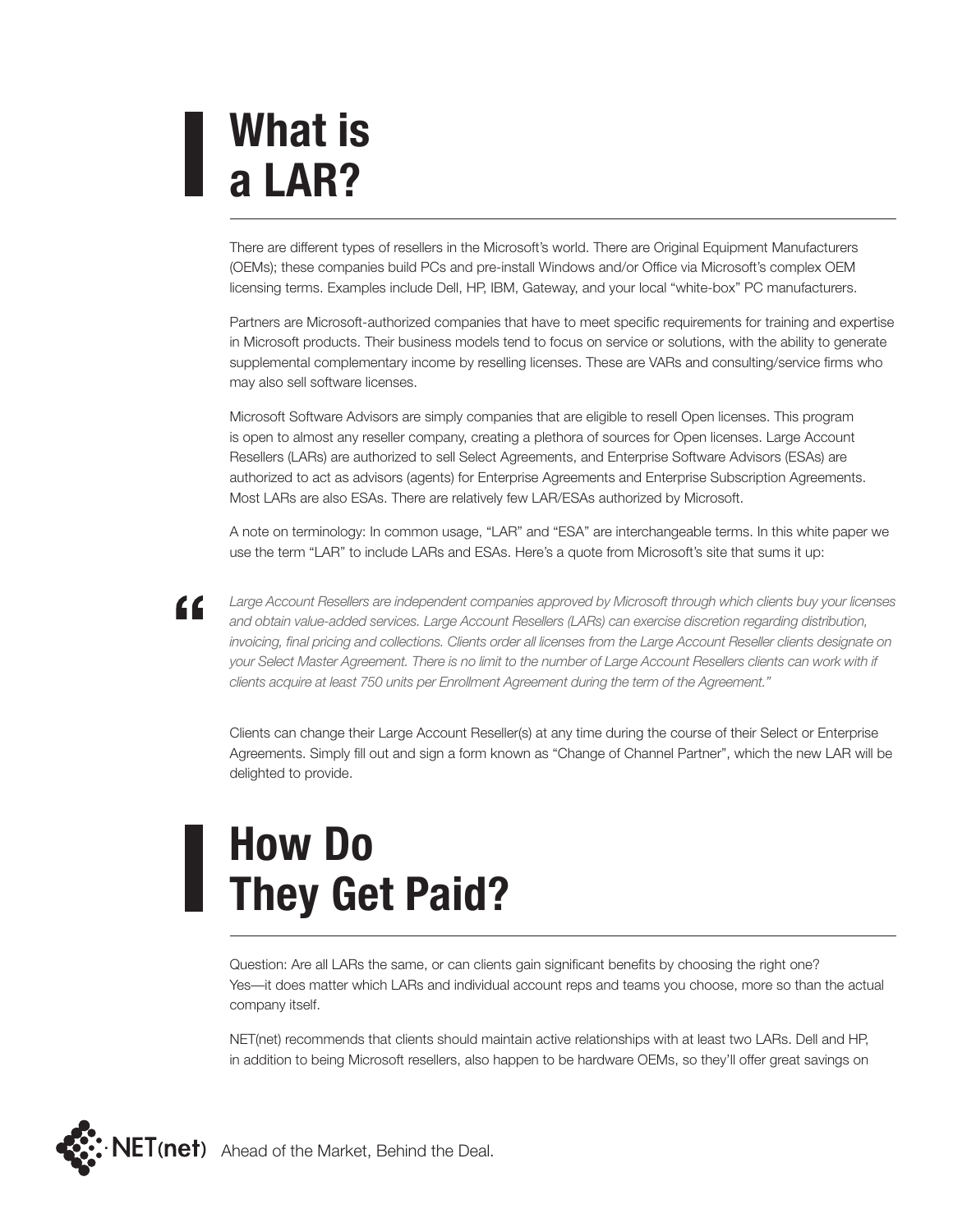hardware, if clients also buy Microsoft licenses from them. This could be worthwhile for clients, if the hardware deal is attractive. Most of the other LARs are also hardware resellers and service providers. They also would be delighted to offer clients a deal involving great prices or terms on services, hardware, accessories, etc., in addition to Microsoft agreements.

The OEMs and the resellers have different cost structures. Dell, for example, is known for offering Microsoft licenses near cost when bundled with a PC or server purchasing agreement. Obviously, they make enough profit on hardware (and accessories) to compensate for any shortcomings on the profitability of selling the Microsoft licenses.

The resellers don't have as much cost flexibility as the OEMs, so they have to build creative deals. For example, clients may see a Microsoft quote that is at or near reseller cost, along with a guarantee of favorable pricing on all the other software that the client agrees to buy (Adobe, CA, Symantec, Novell, etc.). The resellers will also emphasize their quality of service and expertise in licensing as competitive differentiators over OEMs. Or clients may see a "comparable" price, bundled with free services such as asset management engagements, implementation help, or other consulting services.

The point is to be aware of the many "non-price" ways in which clients can claim value by getting the resellers to compete with one another, regardless of the terms Microsoft is offering.

#### **Reseller Costs for Microsoft Licensing**

Microsoft's product pricing teams establish the prices for a given item. Microsoft refers to these prices as Estimated Retail Price ("ERP"). The price lists are published monthly via an online tool that LARs are authorized to access. For Select Agreements, the LAR gets a significant discount from that ERP, so anytime Microsoft shows clients an ERP, there is a discount procedure clients must go through to know the LAR's cost – minus other incentives.

Just like in many industries (automobiles, insurance, stocks, groceries), LARs receive "back-end money", also known as rebates. These rebates are typically performance-based, where, for example, if a LAR meets its Microsoft sales quota for the quarter, they get a check back from Microsoft for a percentage of the licensing revenue sold.

NET(net) knows the specific discounts and rebates the LARs get and can help you understand this potential premium, so you can make good decisions about whether or not the services warrant the cost. If so, great; if not, you may be positioned to negotiate more favorable pricing from the LAR to ensure your cost to value equation is balanced. NET(net) offers G2 On Demand services, where it reveals these and other Microsoft Licensing Secrets. To find our more, contact us online at www.netnetweb.com, by email at info@netnetweb. com or by phone at 866-2-NET-net.

Clients should expect to see LARs quoting Select Agreement prices at or near their cost.

Enterprise Agreements and ESAs have a different cost structure. When clients buy an EA or ESA, the PO and check go directly to Microsoft, not the LAR.

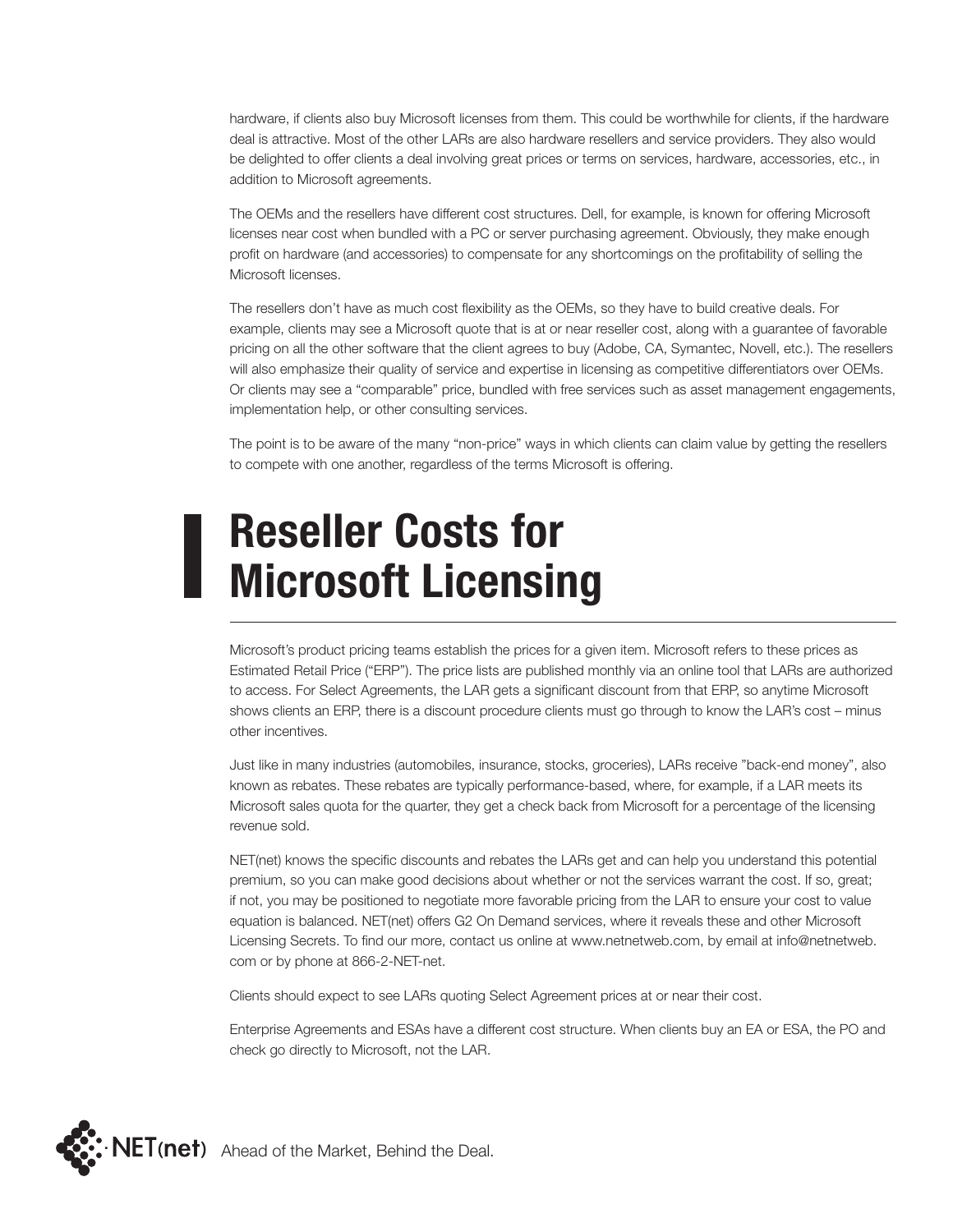With an EA, the LAR (acting in the role of ESA) receives a commission on the sale. The commission is variable based on many factors, such as size of the client's enterprise and product mix. Microsoft prohibits ESAs from "kicking back" their commission to clients in any way. However, clients can negotiate "credits" on other products or services… so that ESA's have found ways to get around the "kickback" issue.

NET(net) knows the specific commissions and credits the ESAs get and can help you understand this potential premium, so you can make good decisions about whether or not the services warrant the cost. If so, great; if not, you may be positioned to negotiate more favorable value from the ESA to ensure your cost to value equation is balanced. NET(net) offers G2 On Demand services, where it reveals these and other Microsoft Licensing Secrets. To find our more, contact us online at www.netnetweb.com, by email at info@netnetweb. com or by phone at 866-2-NET-net.

### **Key Real-World Differentiators for LARS**

Don't get caught in the trap of thinking that all LARs are low-value, commodity transaction distributors, with little differentiation from competitors. When properly selected and managed, your reseller can become your ally in dealing with Microsoft (subject to constraints), and can help clients conclude the deal gracefully and transition into operations smoothly—or not.

Your LAR/reseller rep serves three masters: clients, his company, and Microsoft and hopefully in that order, but likely not. It's a sometimes tricky balancing act for a reseller rep, who competes to win business by offering or delivering more value than the competition, while ensuring profitable transactions for his employer, and also while satisfying Microsoft that he has fairly and aggressively represented Microsoft's products and goals.

LARs are contractually obligated to work in Microsoft's best interest, and are also contractually bound regarding information they can and can't disclose. In practice, few reseller reps are aware of these requirements, and most believe they are free to offer clients whatever information will gain a competitive advantage.

The real constraint is in the relationship between your LAR rep and the local Microsoft reps. If this is a "happy" relationship, a lot of business referrals—for licensing and also for lucrative consulting and implementation services—flow from Microsoft to the "preferred partner."

In that case, the "preferred partner" would be reluctant to offer clients info that would damage their relationship with Microsoft. Ask your Microsoft rep for recommendations of local reseller reps. From that list, clients know who may have conflicting interests. On the other hand, the reseller reps who are not favorites of Microsoft aren't necessarily your best choice. Clients still need to screen them for expertise, responsiveness, and all the usual business criteria clients ask any potential supplier to pass. Let's break these up for analysis. First, to win your business, the rep must demonstrate and deliver winning value. Some of the ways (s)he can do that:

- Attitude is the most important value a reseller rep can share with clients. In the delicate 3-way balancing of competing interests, is your rep more inclined to serve Microsoft, or the client? How do clients determine this? A difficult question, but here are some ideas:
	- How did you find your reseller rep? Was (s)he introduced by Microsoft, or did (s)he contact you independently? If Microsoft "refers" clients to a rep, that's an indication that the rep / LAR has a history of

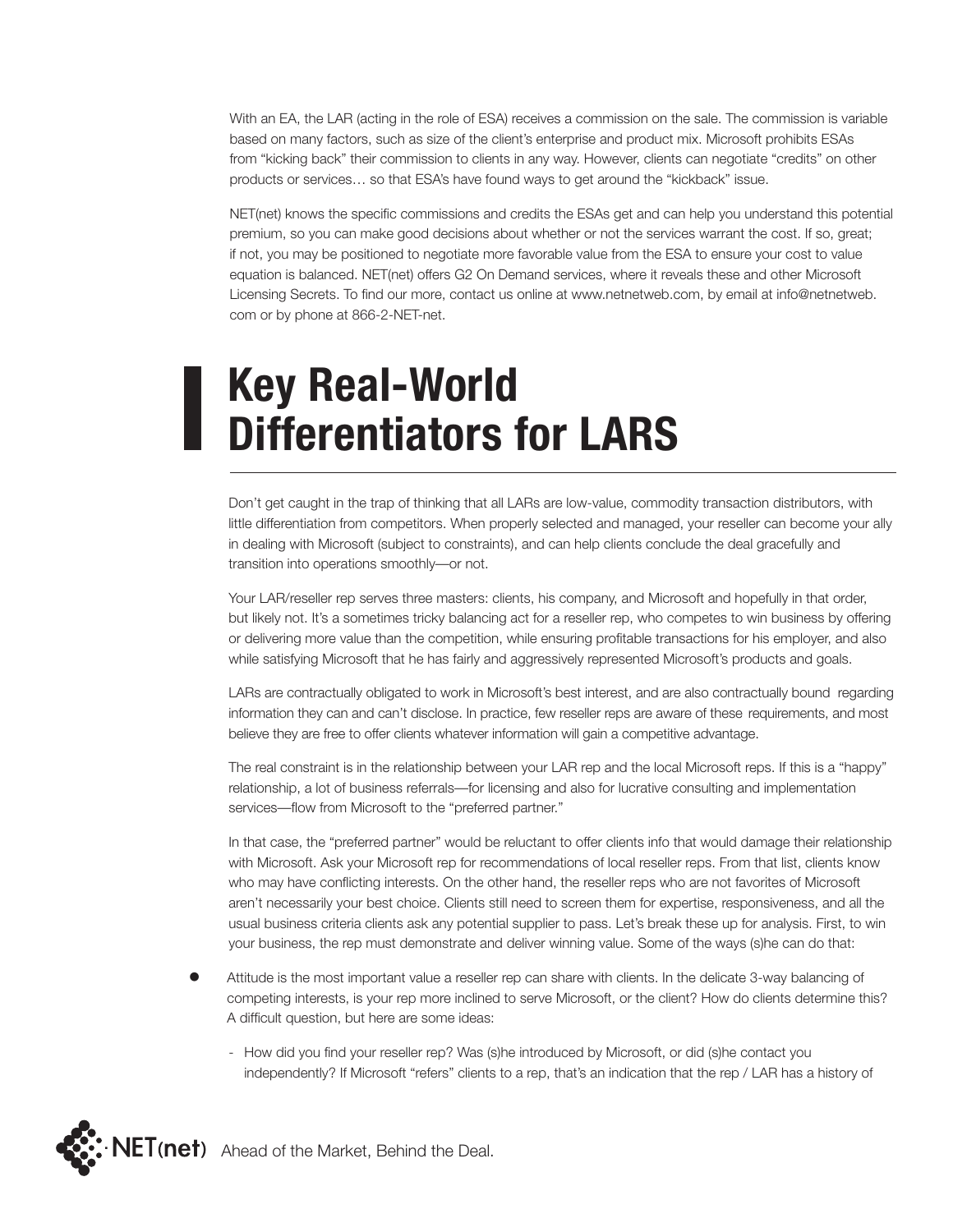helping Microsoft sell successfully. A strong client advocate who opposes Microsoft in favor of the client's interests will not receive many referrals from the local Microsoft sales office.

- What advice does your rep give? Ask questions based on these recommendations and see what answers and reactions you get back. Ask the same questions of more than one LAR and compare the answers.
- How willing is your LAR rep to help clients negotiate aggressively with Microsoft? Does (s)he claim it's impossible? Or does (s)he offer ideas and alternatives that clearly contradict Microsoft's recommendations?
- Experience of your account team is almost as important as attitude. The resellers close thousands of deals every year. The experienced reps have seen and heard about nearly every imaginable circumstance, and have reviewed hundreds or thousands of contracts. Ask your reps how long they've been at this, and check their references.
- Relationship, trust, knowledge of clients and your business can make a good long-term supplier a strong asset.
- Licensing management systems, including online tracking, reporting, and the expertise and support to help clients. Many LARs now offer some degree of asset management assistance; if you have the need these can be valuable tools.
- Offering a better total package of price, which could include the lowest price for Microsoft products, plus the lowest prices for other suppliers (hardware and software), plus some value-added services that are useful to clients, such as enhanced software management tools, consulting, implementation services, etc.
- Analyzing and demystifying reports. A reseller who is financially stable, has robust, easy-to-use reporting systems, and can quickly and cleanly provide clients with license usage and reports is very valuable in supporting clients' software license management and compliance efforts.
- Analyze and reconcile your data. Making sense of all the various sources of licensing proof is a very steep challenge unless clients work with Microsoft licensing every day. A good reseller will provide clients with useful, accurate summary reports.
- Teach and explain. Via newsletters, web casts, white papers, and one-to-one meetings and conference calls, resellers should be able to help clients understand any question clients come across, as well as giving clients a solid understanding of the various licensing options—customized for your specifics, of course! Don't accept boilerplate PowerPoints.
- Answer questions correctly. Microsoft's programs are so confusing, full of exceptions and contradictions, and ever-changing that even the experts can disagree on the correct answer to an obscure (but financially important) question or strategy.

In fact, NET(net) commonly sees Microsoft reps stating that a particular deal structure is impossible, but in fact, it's listed on the standard price list! This is why clients should independently deal with multiple resellers during your information-gathering phase, so clients can compare answers and advice.

- Negotiate. Your reseller rep may not be comfortable (or effective) sitting at the table with clients across from Microsoft, but he or she can be very effective at offering clients advice from the background, reviewing offers, proposing alternatives, and helping build strategy.
- Get good prices. Microsoft licenses, but also the others as well—CA, IBM/Lotus, Veritas, Symantec, Adobe, Novell, Network Associates (McAfee), BEA, etc. Seek out a bundled agreement that improves your total cost.

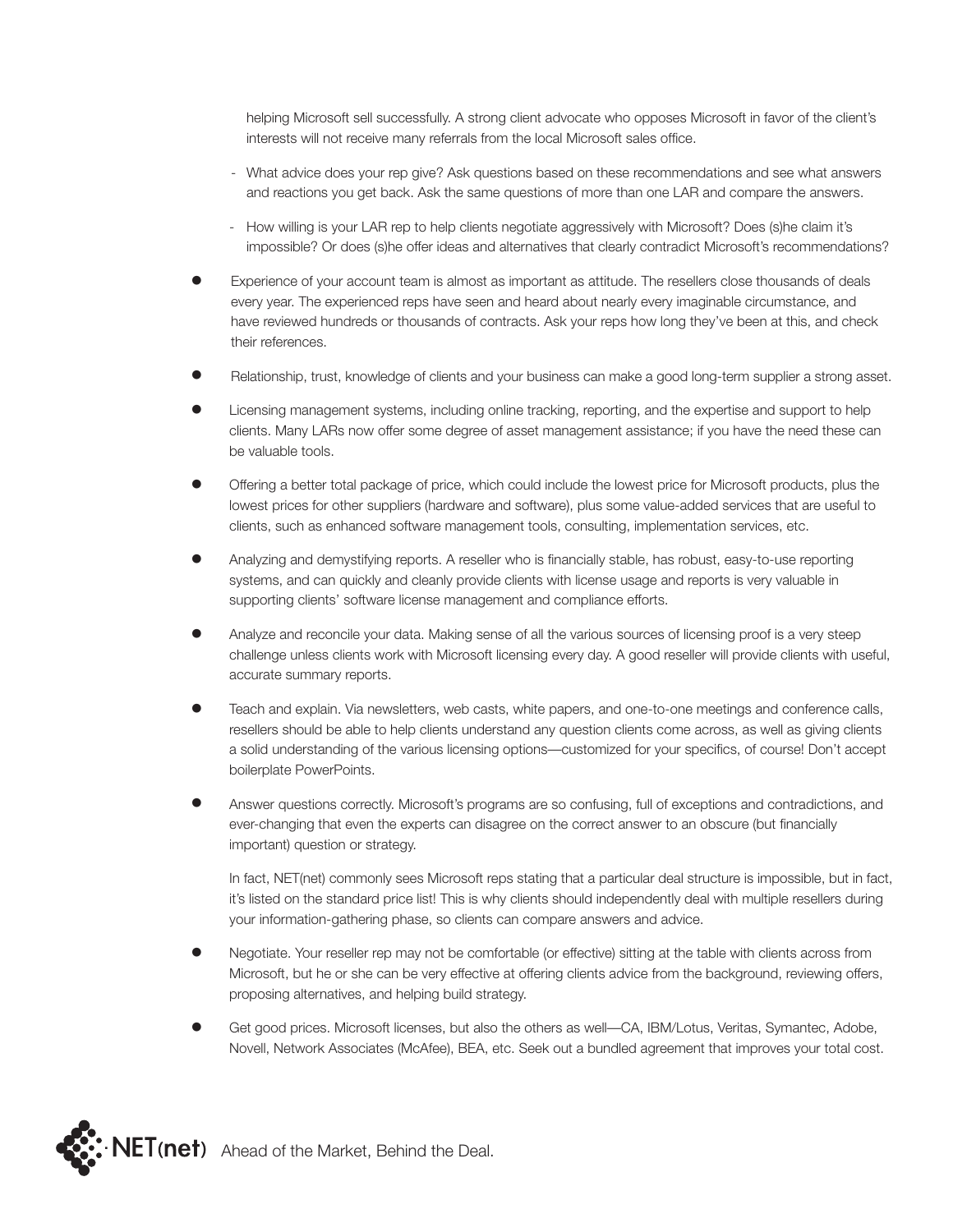- Minority Owned Business Benefits. There is a variety of federal, state, and local government incentive programs that reward companies for doing business with companies that meet certain ownership criteria. Many large corporations also have their internal programs. These often go by names like HUB (Historically Underutilized Business), or M/WBE (Minority/Woman-Owned Business). Several of the LARs qualify under these programs.
- Competence and accessibility of your reseller's inside licensing support staff: Your rep probably relies on the team at headquarters who deal full-time with Microsoft's terms, conditions, contracts, prices, and changes. These people have access to resources for answering questions and explaining options, and if clients establish a good relationship, can offer clients very useful knowledge.

 One of the key values of a LAR is knowledge of hundreds or thousands of past deals, and the current deals being signed daily, all over the country or the world. The inside licensing teams are the people involved in these deals. Establish a good relationship with them, and listen to their advice.

# **Pitfalls in LAR Management**

Microsoft requires every LAR to meet certain quality measurements—things such as percentage of invoice line items that are in error and timeliness of reporting transactions. Every LAR receives a "LAR Report Card" from Microsoft. Ask to review copies from the last three or four quarters. Here are some things clients can avoid:

- Placing Microsoft's or their own priorities ahead of yours. Of course, clients have to watch for this with any supplier. Ask your LAR sales rep: "do you get paid differently if we buy an EA instead of Select?"
- Sharing confidential information with Microsoft or other suppliers. Clients should require a nondisclosure agreement signed that specifically discloses the LAR's conflicting interests and prohibits the disclosure of your confidential information. Remember, your reseller also has a contract with Microsoft, which also has a confidentiality clause.
- Recommending the wrong Microsoft program or product in response to your needs. The licensing options are many and confusing, and it's easy to pick the wrong one. That's why clients need an experienced rep working with clients.
- Quoting or recommending the wrong part number for your contract and needs, which could lead to compliance penalties, or at least to the un-planned effort and expense of reversing and reordering. Note: don't ignore this risk. NET(net) discovers such errors every single time we review a client's reports.
- Reporting incorrectly to Microsoft. Once an order has a mistake, the effort to fix the mistake can become enormous and time-consuming. Clients must diligently review the final license confirmations via their Microsoft Volume Licensing Services (MVLS) website to confirm orders have been processed correctly.
- Not reporting licenses sold at all. While rare, this does happen, either by accident or mistake, and occasionally because the reseller is in financial difficulty.